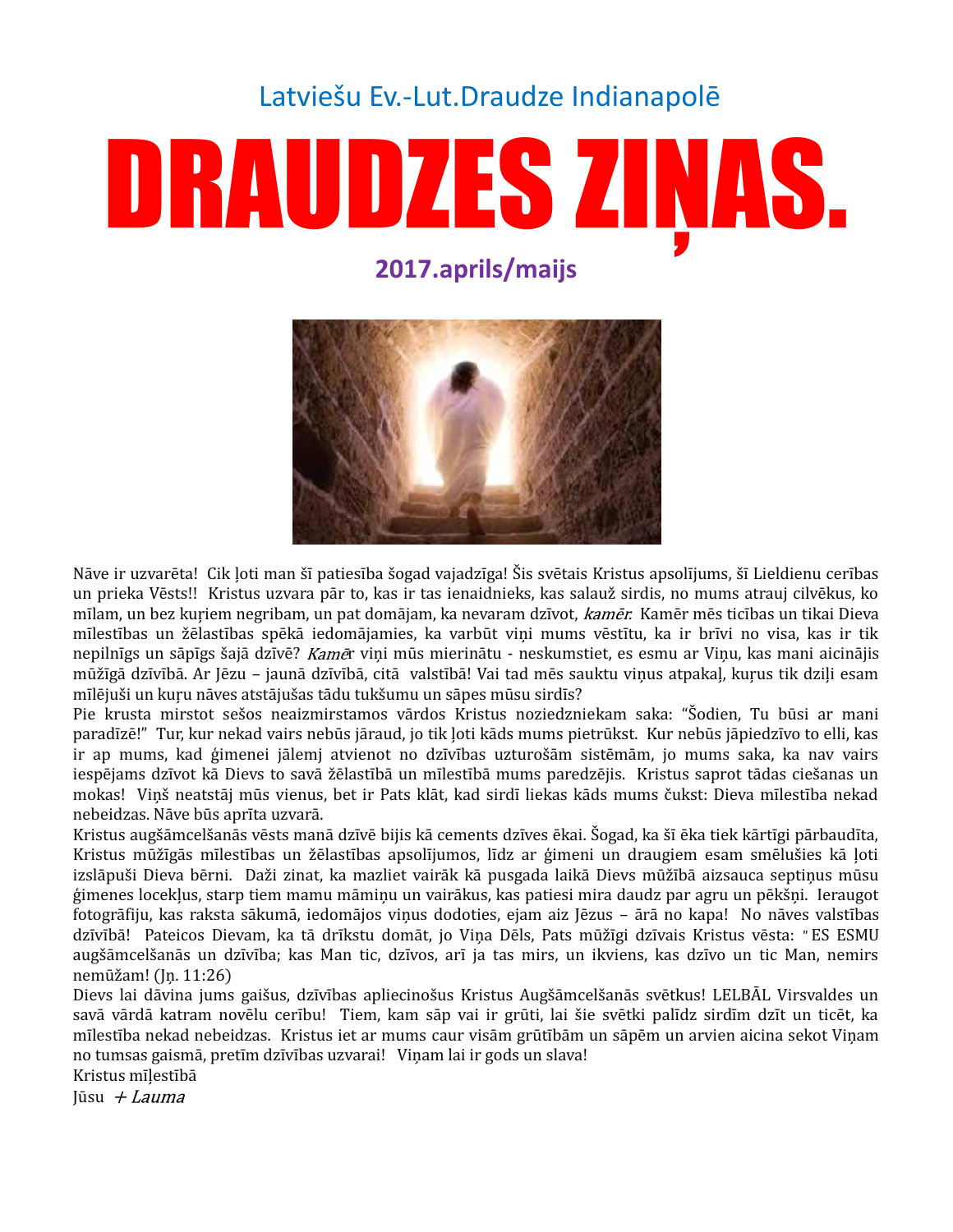

## "Kristus augšāmcēlies! Patiesi augšāmcēlies!"

Mīļās māsas un mīļie brāļi!

Jau agri no rīta mēs uzrunājam viens otru ar šiem svētajiem un mūžīgajiem vārdiem: "Kristus augšāmcēlies! Patiesi augšāmcēlies!" Šis sveiciens ir saistīts ar Jēzus Kristus sāpēm un ciešanām, nāvi uz krusta un augšāmcelšanās brīnumu.

Eņģelis uzrunāja sievietes pie kapenēm, kur tika apglabāts Jēzus: "Nebīstieties!" (Mt. 28:5). Šis aicinājums blakus tukšajam zārkam kļuvis par galveno dzīves devīzi mūsu kalpošanas laikā. Kā kristigie, bieži tos atkārtojam, uzrunājot Baznīcu un cilvēci. Tāpēc, priecīgā vēsts par Jēzus Augšāmcelšanās brīnumu arī pēc daudziem gadsimtiem nav zaudējusi savu pievilkšanas spēku. Tā priecē mūsu sirdis un stiprina mūsu cerību uz mūžīgo dzīvi, pār kuru nāvei vairs nav varas.

Šie svētki mudina katru kristieti ziedot savu laiku un kalpot Dievam, lai glābtu līdzcilvēkus. Mēs apzinamies, ka mūsu pasaule vēl joprojām ir pilna ciešanu un bēdu. Šodien mūsu tuviniekiem kā nekad agrāk ir nepieciešams mierinājums , atbalsts, drošsirdība un arī cerība, kuru mums dod Kristus augšāmcelšanās.

Lieldienu laikā mums ir brīnišķīga iespēja dalīties ar līdzcilvēkiem savā ticībā Kristum un savā dzīvespriekā. Šajās svētku dienās vēlu saticību Jūsu ģimenes lokā, veselību Jums un Jūsu tuviniekiem.

Priecīgus Kristus Augšāmcelšanās svētkus!

Jūsu, LELBA priekšnieks, prāvests Gunārs Lazdiņš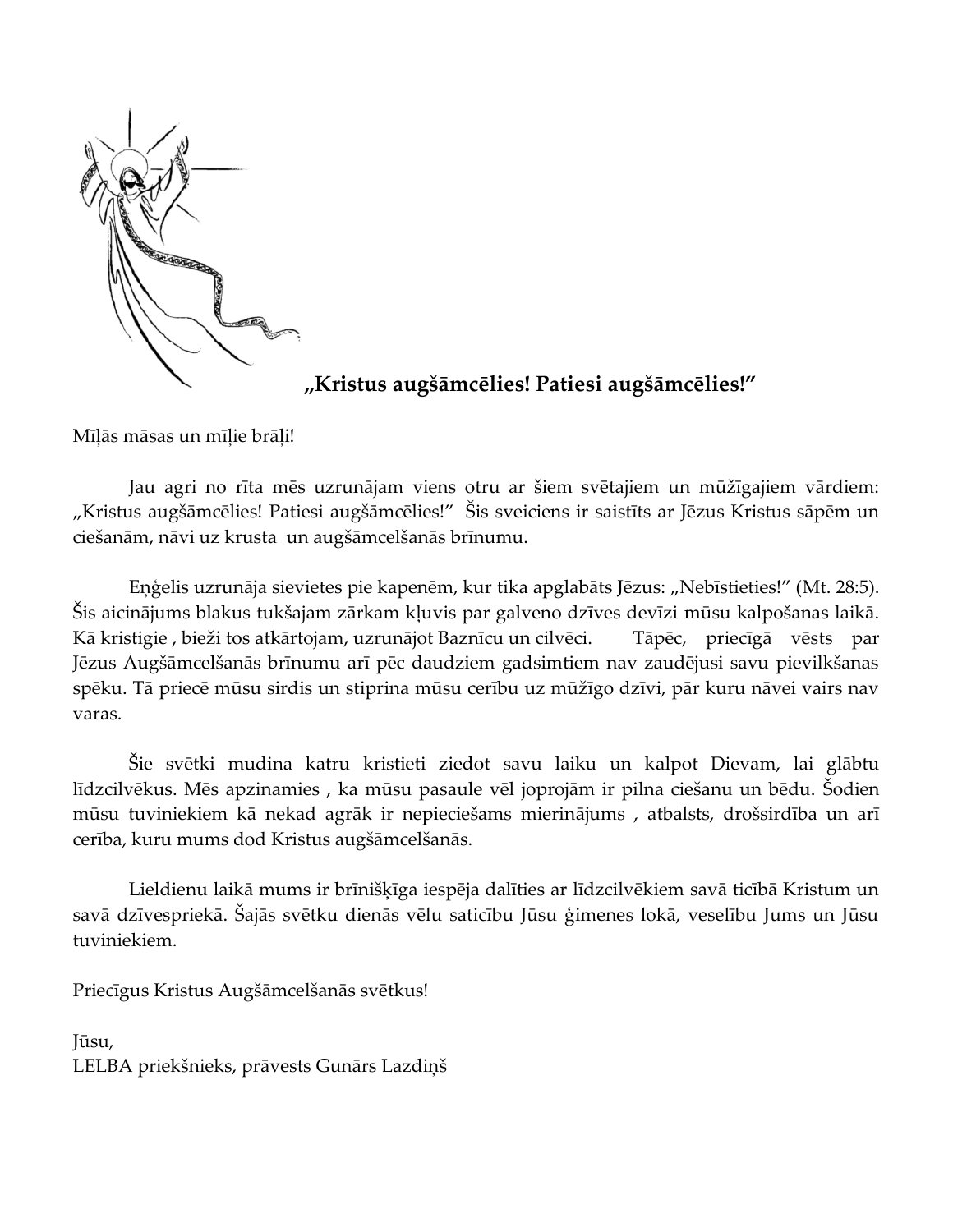Mīlie Kristīgie brāli un māsas!

Varbūt daži draudzes locekļi nav dzirdējuši, šogad draudzes pilnsapulcē mani ievēlēja par draudzes priekšnieku. Ar Dieva palīgu un jūsu atbalstu un lūgšanām, ceru turpināt vadīt mūsu draudzi tikpat labi, kā to veica iepriekšējie priekšnieki - Mārtiņš Pūtelis un Aija Brugman. Abiem sirsnīgs paldies!

Arī tiem, kuri mani labi nepazīst, dalīšos informācijā par sevīm: piedzimu un uzaugu Indianapolē; absolvēju Indianapoles latviešu skolu un Garezera vasaras vidusskolu; mani iesvētīja mūsu draudzē 2002.gadā; beidzu studijas Finanču fakultātē Indianas Universitātē 2006. gadā. Esmu aktīvs latviešu sabiedrībā un ieņemu amatus vairākās vietējās organizācijās. Es dziedu Indiānas latviešu biedrības korī, dejoju tautas dejas "Jautrajā pārī", un piederu korporācijai Lettgallia. Kopš 2006.g. strādāju Duke Realty par Financial Analyst. 2012.g. aprecējos ar Dīnu un dzīvojam Carmel. Mums ir kaķītis "Munchkin" un sunītis Laima.

Kopš 2007 g. esmu draudzes valdē un vēlāk kļuvu par draudzes kasieri. Mūsu mazā, bet spēcīgā draudze man ir ļoti nozīmīga. 9. aprīlī atzīmēsim draudzes 65 darbības gadus. Pateicos jau iepriekš jums visiem par turpmāko atbalstu!

Kas mums šodien jādara, lai draudze pastāvētu vēl 65 gadus? Lūdzu nāciet talkā ar jaunām domām, ierosinājumiem, padomiem - pateicīgi uzklausīsim katru ieteikumu, jo tikai ar jūsu atbalstu, līdzdalību un lūgšanām mēs spēsim turpināt kristīgo darbu.

Ar Dievu, **Andrejs Kancs** Draudzes Priekšnieks



For those of you who have not heard, at this year's annual meeting, I was voted as your next Church Board President. With God's help, and your support and prayers, I hope to continue to lead our congregation into the future. Thank you Martins Putelis and Aija Brugman for your leadership these past years.

For those of you who do not know me that well, here are some basic facts about me. I was born and raised in Indianapolis. I graduated from Indianapolis Latvian School and Garezers Summer High School. I was confirmed into our church in 2002. I attended Indiana University and graduated with a Financial Real Estate degree in 2006. I am involved with various other local Latvian organizations. I have worked at Duke Realty for over 10 years as a Financial Analyst. In 2012, I married Dina and we live in Carmel. At home we have a cat named Munchkin and dog named Laima.

I joined the Church board in 2007 and later became the Treasurer. Our congregation is very important to me. We are small but mighty congregation and have existed for over 65 years. That is in thanks to all of you for your continued support. I hope to see you all at our Congregations 65<sup>th</sup> anniversary on April 9.

The question remains, what do we need to do today to ensure we survive another 65 years. We want to hear your thoughts, ideas and suggestions. If you have any suggestions, please share those with us, as we want to involve every member in our plans. We will be thankful for any and all suggestions. Only with your continued support and prayers will be able to continue God's work.

With God, Andrejs Kancs

President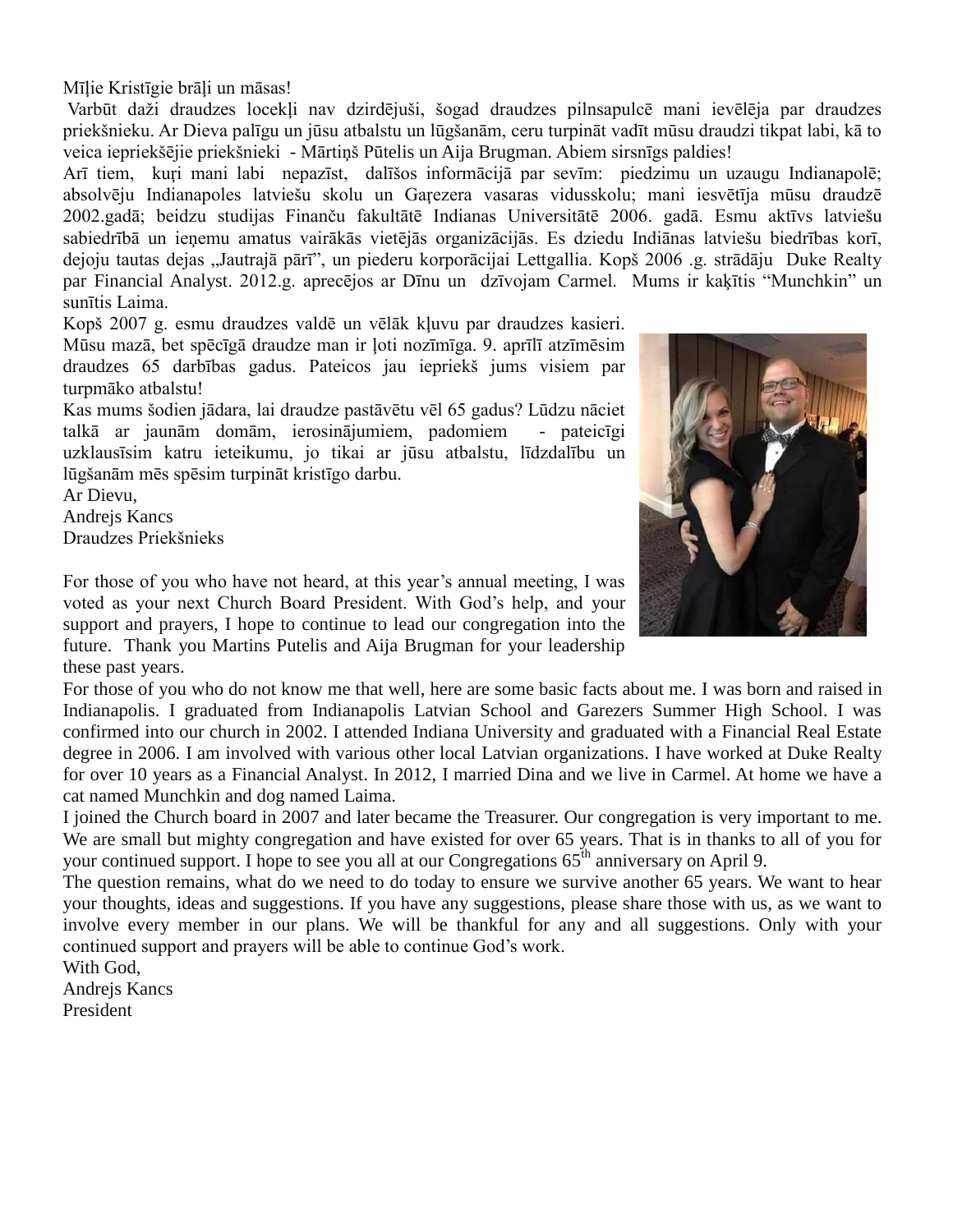| E-Pasts: glazdins@indy.rr.com<br>Prāv. Gunārs Lazdiņš<br>Telefons 317-844-8608<br>Carmel, IN 46033<br>146 Springs Ct            |           |                                                                           | 17g. aprils                                                                                                                 |                                                                    |                                                                            | Draudzes Priekšnieks: Andrejs Kancs(317)414-4535<br>Dāmu Kom.: Ināra Linda Grendze 418-1283<br>Latviešu Ev. Lut. Draudze Indianapolē<br>801 W. 73 <sup>rd</sup> St. Indianapolis, IN 46260<br>Telefons 317-253-0872 |
|---------------------------------------------------------------------------------------------------------------------------------|-----------|---------------------------------------------------------------------------|-----------------------------------------------------------------------------------------------------------------------------|--------------------------------------------------------------------|----------------------------------------------------------------------------|---------------------------------------------------------------------------------------------------------------------------------------------------------------------------------------------------------------------|
| <b>SVETDIENA</b>                                                                                                                | PIRMDIENA | <b>OTRDIENA</b>                                                           | <b>TREŠDIENA</b>                                                                                                            | CETURTDIENA                                                        | PIEKTDIENA                                                                 | SESTDIENA                                                                                                                                                                                                           |
| 11:00 am Dievkalpojums<br>-seko kafijas galds-<br>႙                                                                             |           | SVĒTDIENA<br>26. aprils<br>16.aprils<br>30.aprils<br>2.aprils<br>9.aprils | <b>VALDES DEŽŪRES</b><br>M.Pūtelis2 844-089<br>A.Kancs414-4535<br>M.Kancs 414-2950<br>G.Kancs 844-8750<br>P.Kelpis 898-6163 |                                                                    |                                                                            | $\blacktriangleleft$                                                                                                                                                                                                |
| 11:00 am Dievkalpojums<br>-seko kafijas galds-<br>$\mathbf{\Omega}$                                                             | $\infty$  | 4                                                                         | Б                                                                                                                           | 9                                                                  | $\overline{ }$                                                             | Latviešu skola<br>$9:00$ am<br>$\infty$                                                                                                                                                                             |
| 12:00 PUPOLU SVĒTDIENA<br>65.gadu Draudzes jubileja<br>6                                                                        | $\Omega$  | $\overline{11}$                                                           | VALDES SEDE<br>6:30 PM<br>$\frac{1}{2}$                                                                                     | CETURTDIENA<br>(angļu valodā)<br>7:00 pm<br>ZAĻA<br>$\mathfrak{U}$ | <b>DIEVKALPOJUMS</b><br>PIEKTDIENAS<br>7:00 PM<br>LIELĀS<br>$\overline{4}$ | 15                                                                                                                                                                                                                  |
| aicināti kopējām brokastīm)<br>8:00 am LIELDIENU RĪTA<br>(pēc dievkalpojuma laipni<br>DIEVKALPOJUMS<br>$\overline{\mathbf{16}}$ | 17        | $\frac{8}{10}$                                                            | $\frac{0}{1}$                                                                                                               | 20                                                                 | $\overline{21}$                                                            | Latviešu skola<br>$9:00$ am<br>22                                                                                                                                                                                   |
| 11:00 Dievkalpojums<br>-seko kafijas galds-<br><b>ANGLU VALODĀ</b><br>-svētdienas skola-<br>Bībeles stunda-<br>23               | 24        | 25                                                                        | 26                                                                                                                          | 27                                                                 | 28                                                                         | Latviešu skola<br>TALKA<br>$9:00$ am<br><b>USC</b><br>29                                                                                                                                                            |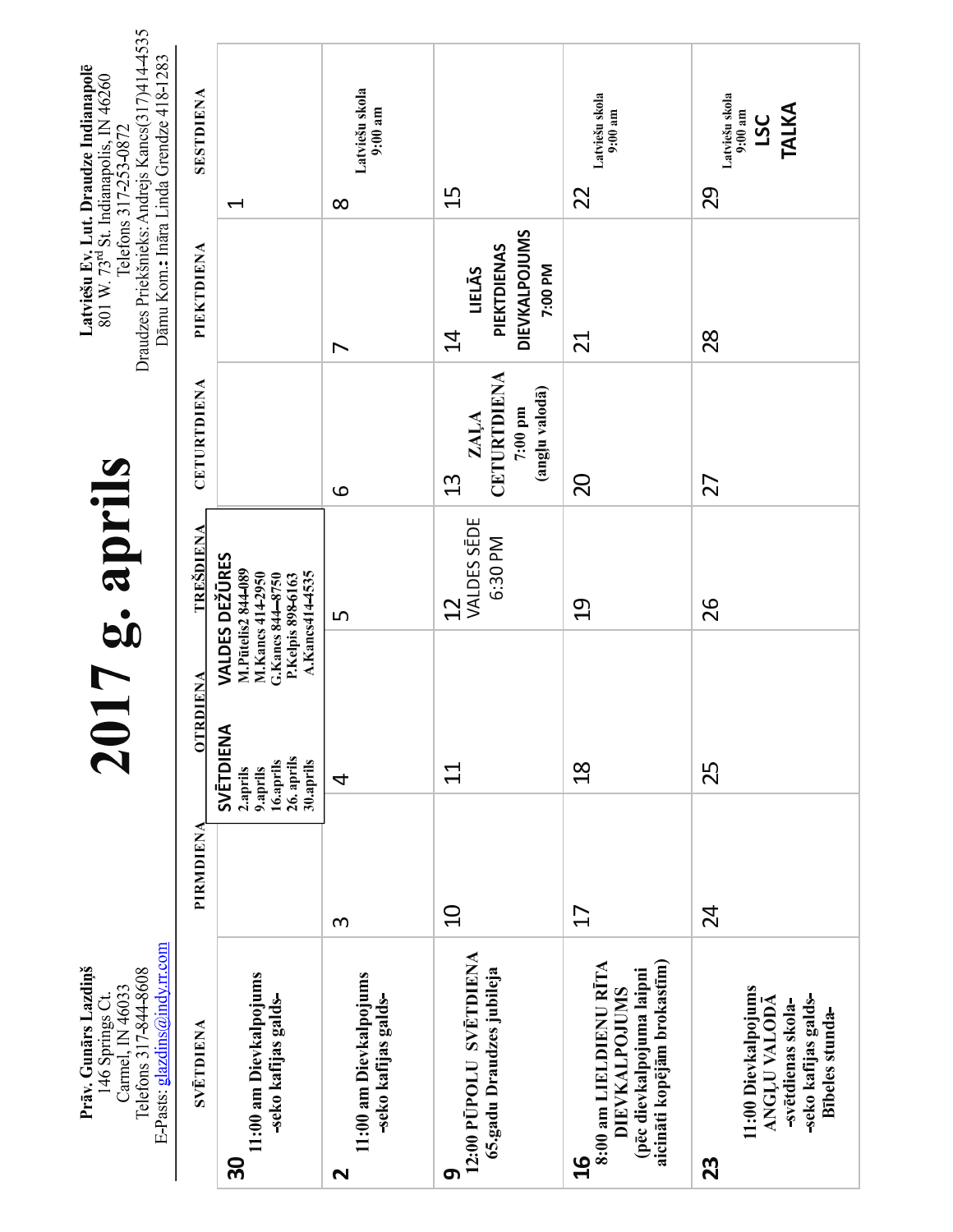| E-Pasts: glazdins@indy.rr.com<br>Prāv. Gunārs Lazdiņš<br>Telefons 317-844-8608<br>Carmel, IN 46033<br>146 Springs Ct. |                      |                    | <b>allem's</b> LO      |                                                           |                                                                                                                             | Draudzes Priekšnieks: Mārtiņš Pūtelis 844-0892<br>Dāmu Kom.: Inara Linda Grendze 418-1283<br>Latviešu Ev. Lut. Draudze Indianapolē<br>801 W. 73rd St. Indianapolis, IN 46260<br>Telefons 317-253-0872 |
|-----------------------------------------------------------------------------------------------------------------------|----------------------|--------------------|------------------------|-----------------------------------------------------------|-----------------------------------------------------------------------------------------------------------------------------|-------------------------------------------------------------------------------------------------------------------------------------------------------------------------------------------------------|
| <b>SVETDIENA</b>                                                                                                      | PIRMDIENA            | <b>RDIENA</b><br>5 | TREŠDIENA              | CETURTDIENA                                               | PIEKTDIENA                                                                                                                  | SESTDIENA                                                                                                                                                                                             |
|                                                                                                                       | $\blacktriangleleft$ | $\mathbf{\Omega}$  | S                      | 4                                                         | S                                                                                                                           | Latviešu skola<br>Ziedoņu balle<br>$9:00$ am<br>LSC<br>9                                                                                                                                              |
| $\blacktriangleright$                                                                                                 | $\infty$             | $\sigma$           | $\overline{C}$         | $\Xi$                                                     | 12                                                                                                                          | 13                                                                                                                                                                                                    |
| 11:00 am Dievkalpojums<br>-seko kafijas galds-                                                                        |                      |                    | VALDES SEDE<br>6:30 PM |                                                           | Latviešu skola<br>noslegums<br>6:30 <sub>pm</sub>                                                                           |                                                                                                                                                                                                       |
| 11:00 am GIMENES DIENAS<br><b>DIEVKALPOJUMS</b><br>-seko kafijas galds-<br>$\mathbf{z}$                               | 15                   | $\frac{1}{6}$      | 17                     | $\frac{8}{1}$                                             | $\overline{c}$                                                                                                              | 20                                                                                                                                                                                                    |
| 11:00 am Dievkalpojums<br><b>ANGLU VALODA</b><br><u>ក</u>                                                             | 22                   | 23                 | 24                     | 25                                                        | 26                                                                                                                          | 27                                                                                                                                                                                                    |
| 11:00 am Dievkalpojums<br>-Bibeles stunda-<br>$\frac{8}{2}$                                                           | 29                   | 30                 | 31                     | SVĒTDIENA<br>21.maijs<br>14.maijs<br>28. maijs<br>7.maijs | <b>VALDES DEŽŪRES</b><br><b>U.Brikmanis 255-0489</b><br><b>A.Brugman 496-7945</b><br>M.Kancs 414-2950<br>M.Pūtelis2 844-089 |                                                                                                                                                                                                       |
|                                                                                                                       |                      |                    |                        |                                                           |                                                                                                                             |                                                                                                                                                                                                       |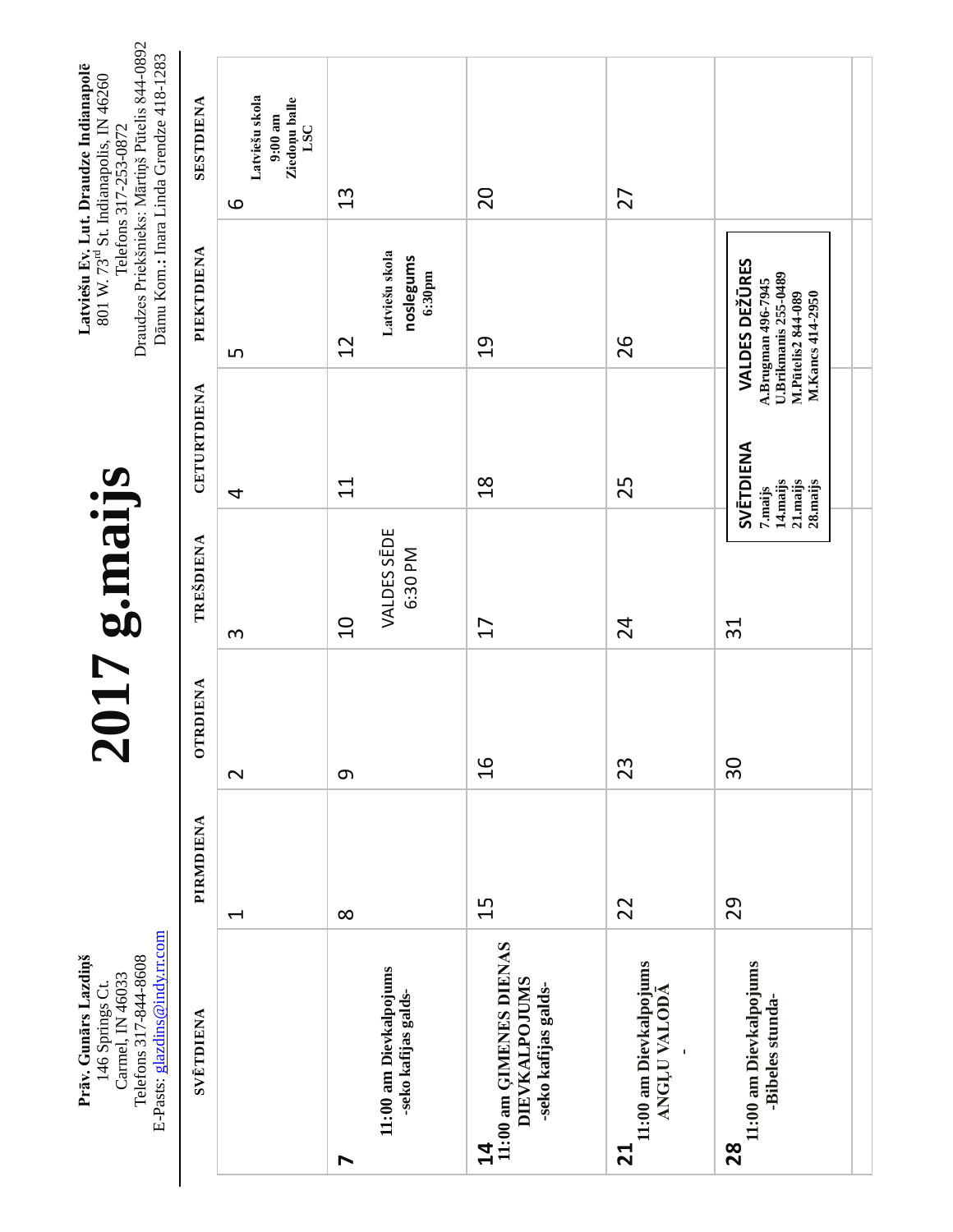# DĀMU KOMITEJA

"Un vērosim cits citu, lai paskubinātu uz mīlestibu un labiem darbiem, Neatstādami savas sapulces, kā daži paraduši, bet cits citu paskubinādami, un to jo vairāk, redzot tuvojamies to dienu." Vēstule ebrējiem 10:24-35

Pavasaris ir atnācis savā nedabīgā un neizprotamā veidā: siltums mainījas ar aukstumu, salnam, Skumji! Zaudējām pavasara ziedus, pumpurus. Bet varam būt pateicīgi. Mēs neskāra postošie laika slāņi. Mēs varējām būt pateicīgi par to, varējām būt kopā draudzībā.

Dāmu komiteja apsveic jauno draudzes priekšnieku Andreju Kancs. Lūgšanas un atbalsts sākot Āndreja jauno draudzes darbū posmu.

Mēs esam Ciešanu laika posmā. Mīļš paldies visiem, kas piedalijās Ciešanu laika zupas vakariņas 22. Martā. Liels paldies Guntai Beard, kas šogad un iepriekšējos gādus bija kā "sūtne" olu krāsošanā, kas notika kopā ar mūsu draudzes māsu.

9. aprilī, Pūpolu svēdienā svinēsim draudzes 65. Gadu dibināšanu. Svinības sāksim 12:00 dienā, sekos grupu fotogrāvēšanās, pusdienas Fellowship Hall. Aicinam draudzes locekļus un viņu draugus piedalīties šai jaukā dienā. Un tas ir bez maksas. Lūdzam izpalīdzēt ar palīdzību transportā tiem kam tas ir problēma. Lūdzu atsaucaties par piedalīšanos Jean Indriksons (317-873-4252)vai Andrejs Kancs (317-414-4535). Nokavēšanās gadījumā Ināra Grendze, 317-418-1283. Mēs varam būt pateicīgi, ka mūsu draudze tik ilgus gadus pagātnē un ceram nākotni lūgt savā kopienā. Par pusdienam gādās "Sahm's Catering".

Lieldienu dievkalpojums būs 8:00 no rītā. Brokastis groziņu veidā. Kaimiņu draudzes gādās par kafiju un sulu. Brokastis 9:30am. Kaimiņu draudze rūpēsies par "olu meklēšanu" 10:00am.. Meklēšana notiks pie spēļu laukuma. Lūdzam ģimenes ar bērniem, iskaitot viesu, paziņotu Ināri, Sandrai vai Irisai Rozei par piedalīšanos Lieldienu rītā nedēļu pirms lai varam sagādāt grozinus.

Mātes/ģimenes diena tradicionāli tiek draudze svinēta. Lūdzam, ja vien iespējams, šai reizei ziedot loterijai biļetes uz kādu notikumu pilsētā, stādu, kas ir gatavi stādišanai, vīnu, gardumus kā kūciņas un dāvanu kartes (gift cards). Ienākumi kuplinās mūsu Garezera fondu bērniem vasarā.. Būsim pateicīgi par katru ziedojumu. Paēdiens pēc aktivitēm bez maksas. Šī diena arī saka, ka kafijas grupas ir vasaras atpūtā. Nākiet un baudīsim kopā ģimenes dienu.

Mēs pieņensim lūgumu Garezera vasaras nometnēm, aktivitātēm līdz 1. Maijam. Jeb sūtiet vēstules Inārai Grendze vai Sandra Kuhn. E-mail NETIKS pieņemtas. Vēstulē lūdzu piezīmējot kādu programmu vēlās apmeklēt.

Kaut kafijas grupas izbeidz, pēc Mātes dienas, būtu jauki ja rastos pārsteigums un kādi rūķeši ziedotu kārumiņu un kafiju. Būtu labija pirms dievkalpojum to pateiktu prāvrstam Lazdiņam.

Kaut kas jauns. Lūgsim ziedot altāram dievkalpojumā jeb kādam speciālam gadījumam, kāpeimiņai. Lūdzu sazināties ar Ināru vai Sandru. Ziedi domāti laika maija vidus līdz septembrim.

Tiksimies, veidosim parašu, mudināsim, ka to varam.

"And let us consider how we may spur one another on toward love and good deeds. Let us not give up meeting together, as some are in the habit of doing, but let us encourage one another- and all the more as you see the day approaching."

#### Hebrews 10:24-25

Spring has started in a way that has been a bit crazy this year. Warm, cold, freeze, warm. Sadness that we've lost some of our blossoms but thankful that we have been spared the bad freezing icy weather that we somtimes have. Let's be thankful for the times we've had together and the time in, the future.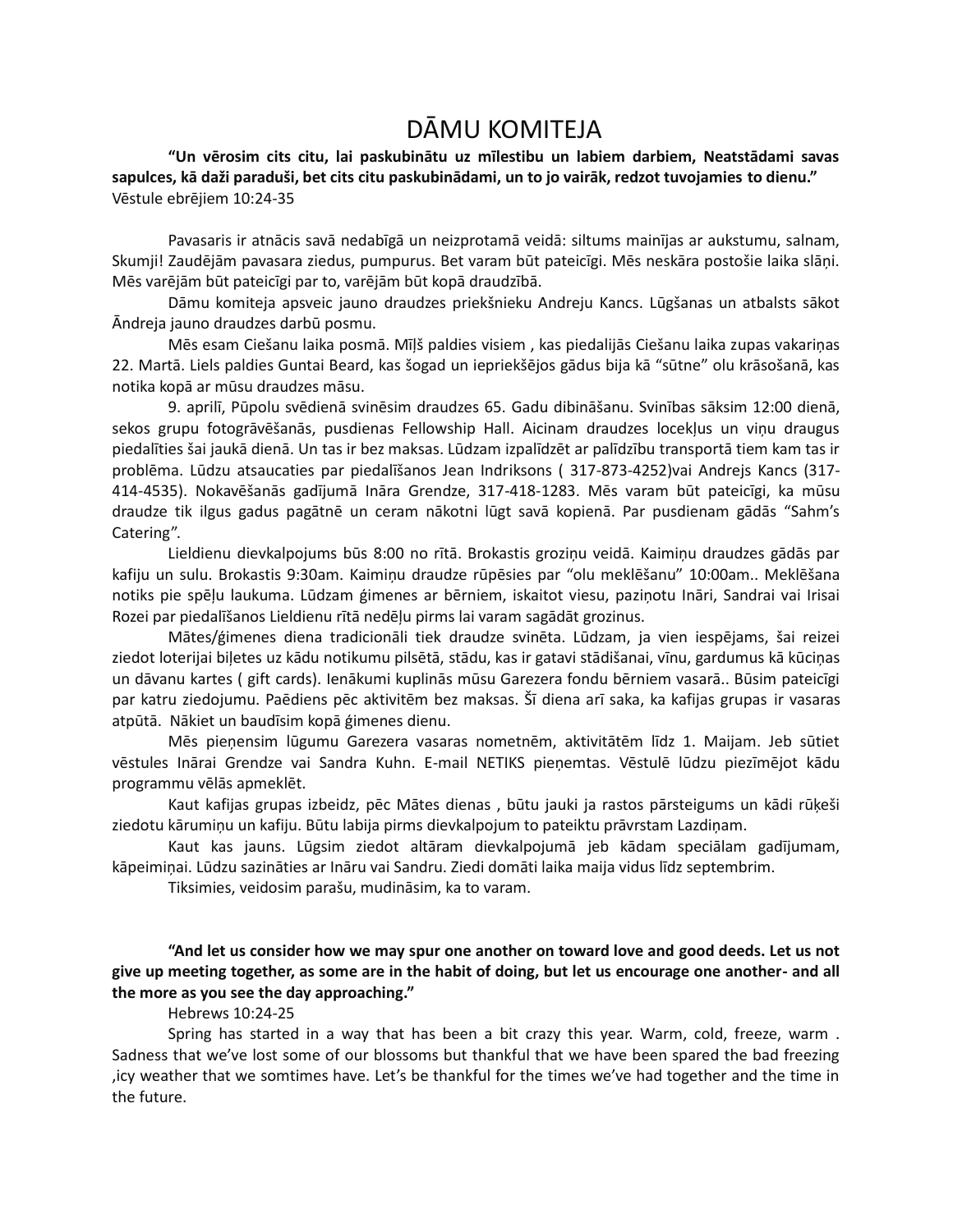First, the Women's Auxiliary would like to welcome Andrejs Kancs as our congregation's new leader. Prayers and support to you as you start in this new adventure. We are behind you and ready for the next chapter of our congregation's story.

As we are in the middle of Lent, a huge thank you to those that attended the Lenten Soup Supper on March 22nd. An extra big thank you to Gunta Beard who has served this year as in year's past as our "ambassador", sharing our egg coloring tradition to our sister congregation.

On April 9th, Palm Sunday, we will be celebrating our congregation's 65th anniversary. Service will start at 12noon, instead of the usual earlier time, and will be followed with a group photo of our congregation and a meal in the Fellowship Hall. This meal is free and we hope all members and friends will attend this wonderful afternoon. Consider picking up a meember that may not have transportation. Please reply by calling either Jean Indriksons or Andrejs Kancs by April 1st. If you do miss the reply date and plan to come, please call lnara Grendze at 317-418-1283. We should be so glad that we are able to celebrate our congregation and all these past years and its' FUTURE years together. If you have any photos to share, please bring them ! The meal will be provided by Sahm's Catering. Please plan to attend as this will be a memorable afternoon.

Easter Service will be at 8am. In partnership wth Pleasant View Lutheran Church, there will be a pitch in breakfast. If you wish to bring something to share, please do. Pleasant View will provide the coffee and juice, and all that is requested is anything that anyone would like to share. Breakfast will be at 9:30am, which is after our service. Pleasant View will host an Easter Egg Hunt at 10am for any children that would like to stay and find eggs out by the playground! We would like to ask that any families with children (including families/visitors with children) that plan to attend Easter service to contact Inara Sandra or Irisa Roze by the week before so that we can insure that Easter baskets will be ready for our, young visitors Easter morning.

Mother's Day/ Gimenes diena is also a tradition with our congregation. Please consider donating a raffle item for our lottery. We look for items such as tickets to events, plants ready to place in the garden, wine, edible goodies and gift cards. The proceeds that we collect from the lottery help with our mission to help children attend Garezers summer programs, senior gifts, and other activities. Please consider donating something this year. The meal that day after service is free and it signals the end of our official coffee group rotations.

Come join us that day and celebrate mothers and families as we draw closer to the summer season.

We will be accepting request letters for stipends for the Garezers summer programs until Monday, May 1st. Please send or hand letters to Inara Grendze or Sandra Kuhn (addresses below). NO requests/letters will be accepted via email or scanned and forwarded. Please note or attach which program/session(s) will be attended. Damu komiteja is committed to supporting children in these programs.

As Mother's Day/Gimenes diena marks the end of our coffee group rotations until fall, we still encourage fellowship after service during the summer. Please consider bringing something to share and let Pravests Lazdins know before service so he can announce at service. Also, we will be looking for volunteers to donate flowers for our altar. There is something special about seeing fresh flowers on the altar, especially in remembrance of someone special. Please call Inara or Sandra if you'd like to donate or bring flowers anytime mid-May through September.

Let's meet together. Let's make it a habit. Let's encourage others to do so with us.

Inara Linda Grendze (9017 Black Hawk Lane, Indianapolis, IN, 46234) Sandra Kuhn (25 Clay Court, Zionsville, IN 46077)

April 2- Jansons / April 9- Pupolsvetdien / April 16- no groups, bring a dish to share if you wish April 23- Putelis / April 30- Indriksons / May 7- Kancs / May 14- Beard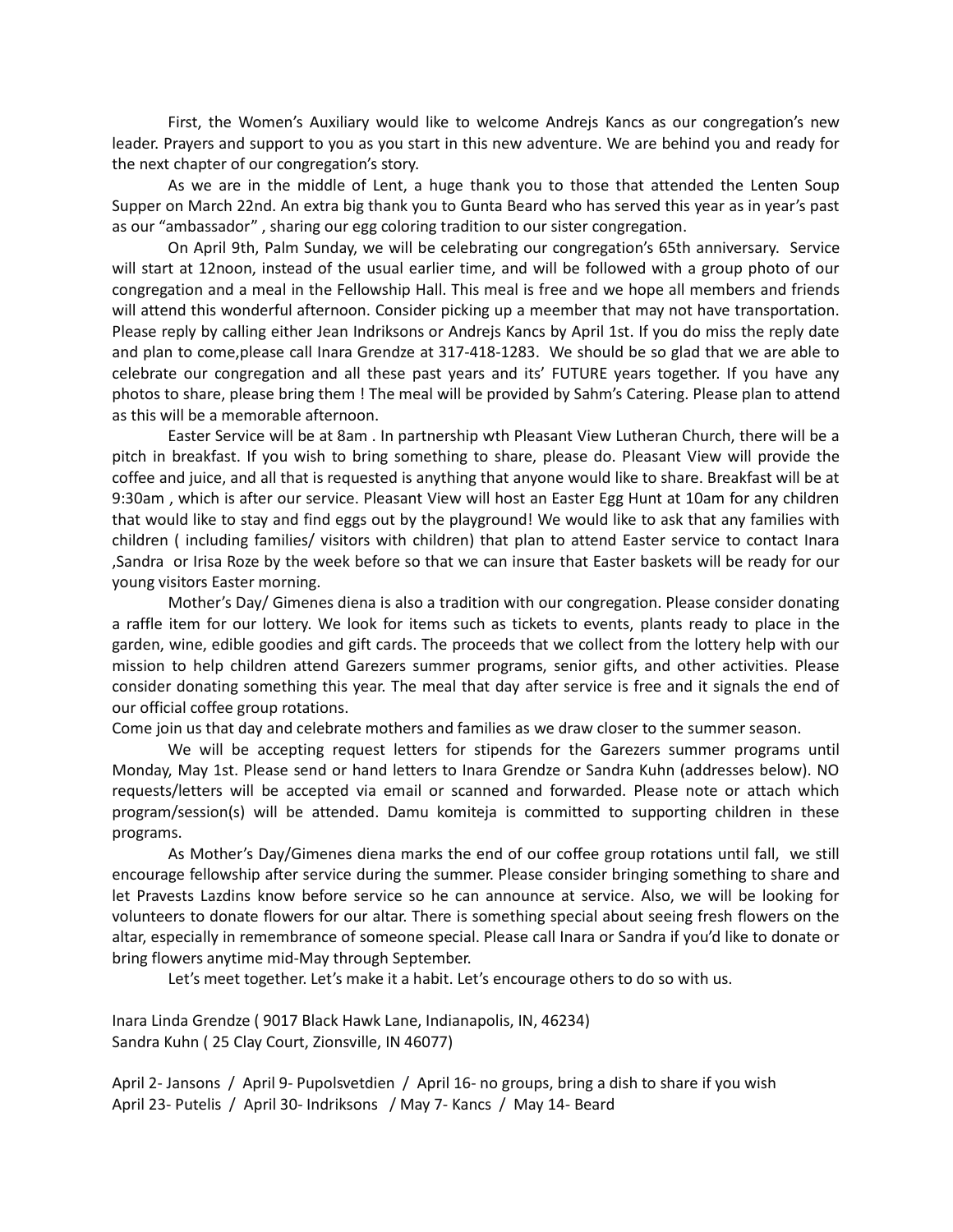# SVĒTDIENAS SKOLA!

Pavasars ir klāt! Svētdienas skola satiksies 23.aprīlī. Pēdējā tikšanās līdz septembrim.

Kā tradīcija turpinās, mums būs Lieldienu groziņi visiem bērniem Lieldienu rītā. Lūdzu sazinaties ar Sandru, Ināru vai Irisu Roze par skaitu cik bērni/mazbērni peidalīsies dievkalpojumā. Lieldienu dievkalpojums sāksies 8:00. Olu meklēšana notiks 10:00.

Spring is here! Our Sunday school will meet on April 23rd. This will be our last official meet before summer starts.

As tradition holds, we will have Easter baskets for all children Easter morning. Please call, email or let me, Irisa Roze or Sandra Kuhn know if your children/grandchildren or other visiting young family members will be attending Easter service so we can have a basket waiting. Easter service will be at 8am. Pleasant View Lutheran Church will sponsor an Easter Egg hunt at 10am for all children, so please consider.

Inara Linda Grendze (inaravee@comcast.net)

## **ZELTA LIKUMS**

"Visu, ko jūs gribat, lai cilvēki jums dara, tāpat dariet arī jūs viņiem..." Mat.7:12

Tas ir viens no vienkāršākajiem un arī efektīvākajiem principiem: izturieties pret citiem tā, kā gribat, lai izturētos pret jums. Iedomājieties, kāda būtu pasaule, ja priekšnieks pret darbinieku izturētos tā, kā darbinieks grib, un otrādi? Ja uzņemumu attieksme pret klientiem būtu tāda, kādu viņi vēlētos? Ja Volstrīta darbinieki atbalstītu investorus tā, kā viņi grib? Ja valstsvīri rīkotos tā, kā tauta grib? Un ja konkurējoši uzņēmumi ievērotu zelta likumu?

Protams, šo revolucionāro principu ne vienmēr var ievērot darbā, tomēr, j ato nemsiet vērā, uzlabosies attiecības ar citiem cilvēkiem. Kas notiktu, ja biznesa partneri iedomātos sevi cits cita vietā? Un ja vecāki un bērni izturētos cits pret citu tā, kā katrs vēlas? Vai cilvēki būtu izpalīdzīgāki un iecietīgāki? Vai cilvēki būtu toterantāki un respektētu cits citu?

Pamācibu, ko Jēzus izteica savā runā Galilejā, Zelta likums nozīmē darīt citiem to, ko mēs vēletos, lai tādā pašā situācijā citi darītu mums.

Šis likums ir ļoti iedarbīgs, un, lai to varētu vieglāk saprast izmantosim līdzību ar magnētu: "Mēs kā margnēts pievelkam tos cilvēkus, kuru personības un rakstura īpašības ir līdzīgas mūsu galvenajām rakstura īpašībām, un atgrūžam tos, ar kuriem uzskati nesaskan. Nedrīsktam aizmirst, ka mēs paši veidojam šo magnētu un varam sevi mainīt, lai atbilstu jebkuram ideālam, kam gribam līdzināties vai sekot. Un vēl svarīgāk ir tas, ka mēs aizmirstam: viss šis pārveidošanās un mainīšanas process notiek mūsu prātā."

Zelta likums cilvēkiem, kas to ievēro, palīdz izpelnīties citu cilvēku uzticību un apbrīnu.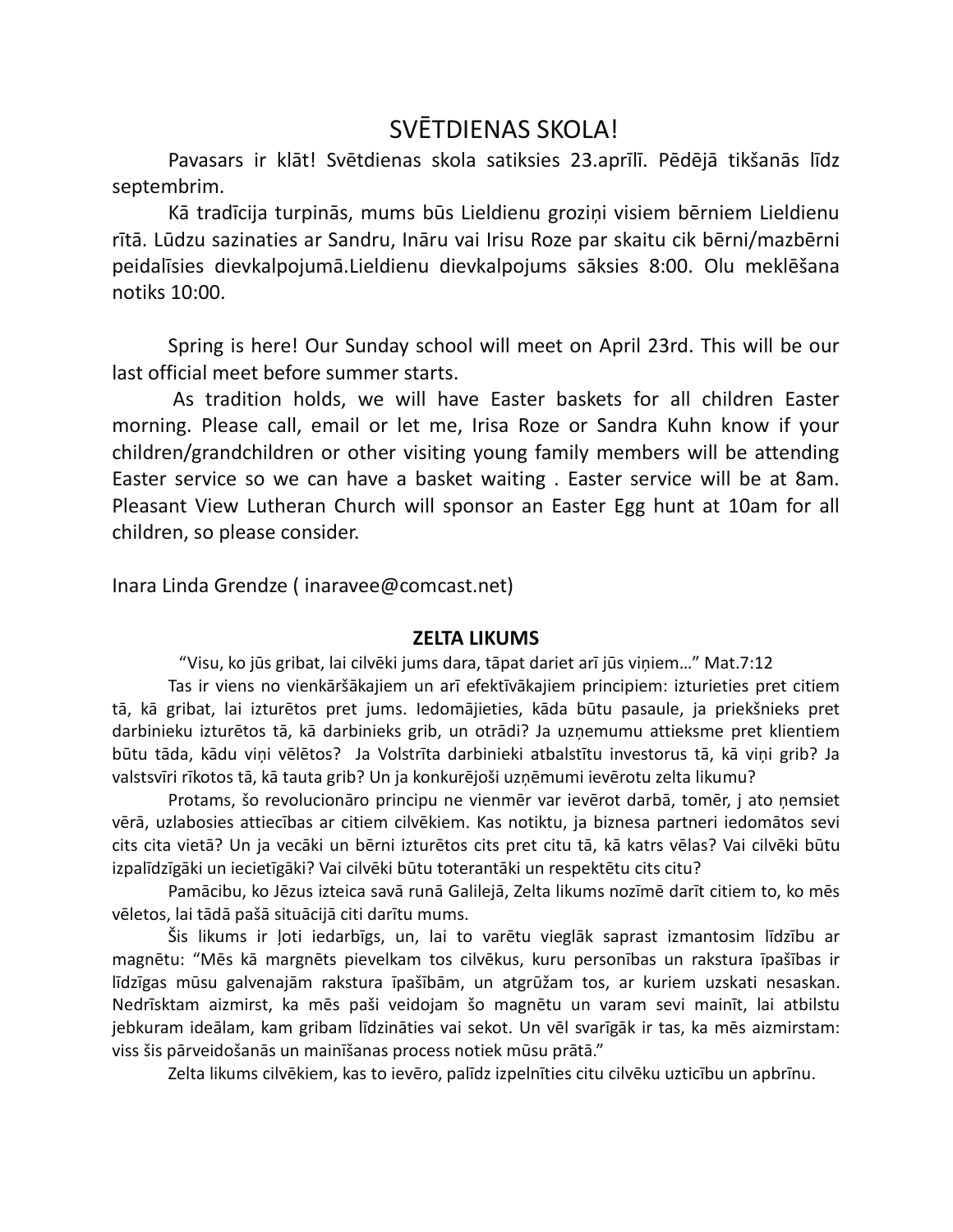

# Latviešu ev -lut. draudze Indinapolē  $r\bar{1}ko$ 65 gadu dibināšanas atceri

svētdien, 2017. gadā 9. aprīlī Pleasant View Ev. Lut. sabiedriskā telpā, 801 West 73rd St., Indianapolis, IN 46260

Dievkalpojums plkst. 12:00

Svētku mielasts un jubilēju atzīmēšana pēc dievkalpojuma. Būs kopejā fotogrāfešana; draudzes vēsture un apsveikumi

> Iepriekš pieteikšanās pusdienām: Jean Indriksone tel: (317)873-4252, e-pasts indriksons@att.net, A. Kancs tel: (317) 414-4543, e-pasts dreday517@aol.com Ieeja un pusdienas pret ziedojumiem

Sirsnīgi aicina Latviešu ev.-lut. draudze Indianapolē valde

"Pateiciet Tam Kungam, jo Viņš ir laipnīgs un Viņa žēlastība paliek mūžīgi!" (ps. 107:1)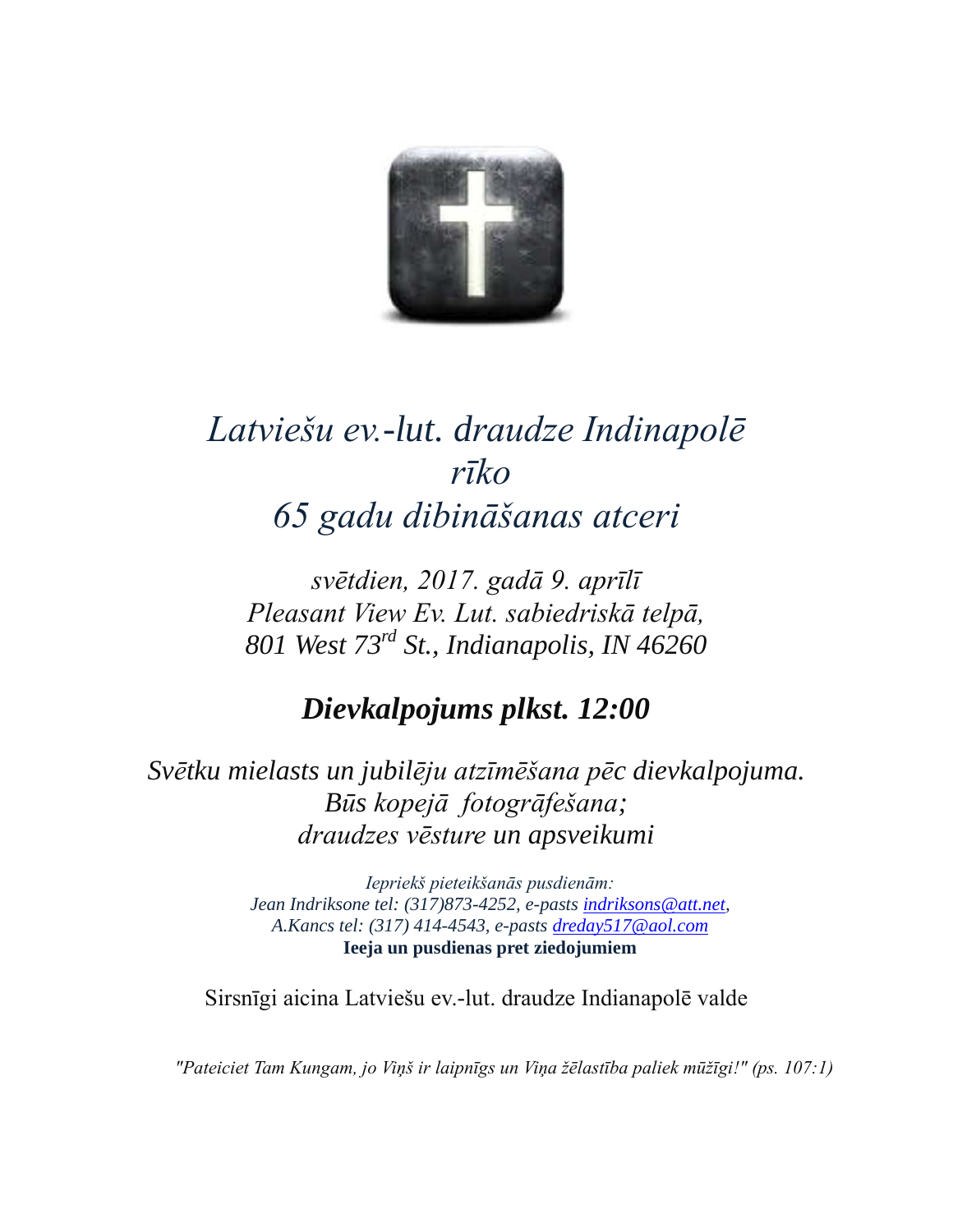## Draudzes Ziņas ir vienmēr atrodams mājas lapā: www.indylv.com

### **DIEVNAMS:**

|--|--|

## **DRAUDZES VALDE:**

## Dāmu kom. Priekšnieces:

| Sandra Kuhn(sdkuhn77@yahoo.com) |  |
|---------------------------------|--|

## DRAUDZES GARĪGĀ APRŪPE:

| <b>PERMINDERI:</b> |  |
|--------------------|--|
|                    |  |

Uldis Brikmanis............................................................................................................................................255-0489

LELBA MĀJAS LAPA: www.LELBA.org LELBAL MĀJAS LAPA: www.LELBAL.org